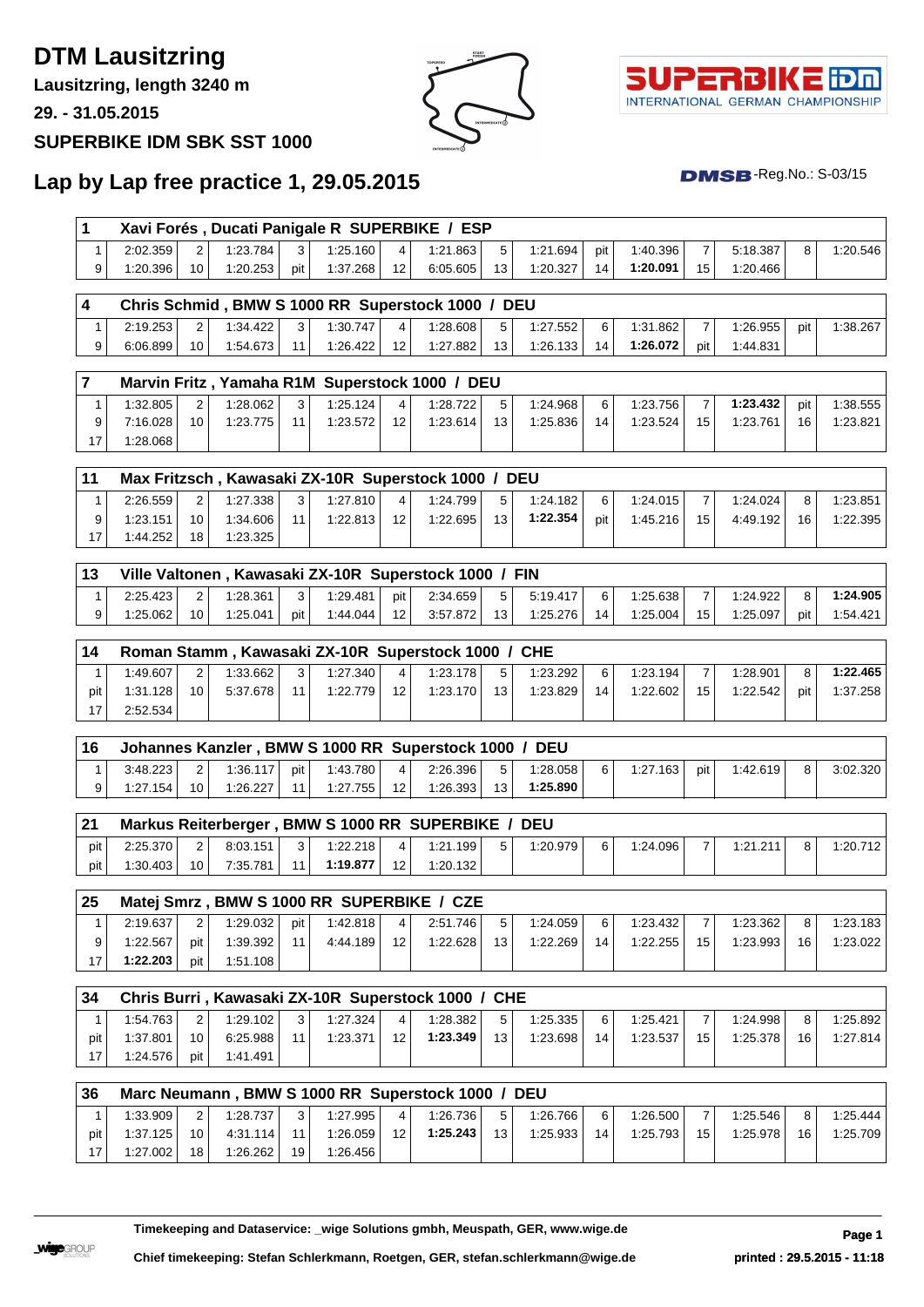# **DTM Lausitzring**

**Lausitzring, length 3240 m**

**29. - 31.05.2015**

#### **SUPERBIKE IDM SBK SST 1000**





 $DMSB$ -Reg.No.:  $S-03/15$ 

## **Lap by Lap free practice 1, 29.05.2015**

|              |                      |                         |                      |         |                                                          |                         | Mathieu Gines, Yamaha YZF-R1M Superstock 1000 / FRA |    |                      |         |                      |                |                      |           |                      |
|--------------|----------------------|-------------------------|----------------------|---------|----------------------------------------------------------|-------------------------|-----------------------------------------------------|----|----------------------|---------|----------------------|----------------|----------------------|-----------|----------------------|
| $\mathbf{1}$ | 1:32.374             | 2                       | 1:28.910             | 3       | 1:24.948                                                 | 4                       | 1:27.945                                            | 5  | 1:34.772             | 6       | 1:23.605             | 7              | 1:23.330             | pit       | 1:38.987             |
| 9            | 3:39.805             | 10                      | 1:23.567             | 11      | 1:23.259                                                 | 12                      | 1:27.010                                            | 13 | 1:22.484             | 14      | 1:22.274             | 15             | 1:36.570             | 16        | 1:21.670             |
| 17           | 1:47.463             | 18                      | 1:23.034             | 19      | 1:22.704                                                 | pit                     | 1:48.475                                            |    |                      |         |                      |                |                      |           |                      |
|              |                      |                         |                      |         |                                                          |                         |                                                     |    |                      |         |                      |                |                      |           |                      |
| 44           |                      |                         |                      |         | Danny de Boer, Yamaha Superstock 1000 / NLD              |                         |                                                     |    |                      |         |                      |                |                      |           |                      |
| $\mathbf{1}$ | 1:59.024             | 2                       | 1:28.682             | 3       | 1:25.673                                                 | 4                       | 1:24.642                                            | 5  | 1:24.244             | 6       | 1:38.638             | 7              | 1:23.946             | pit       | 1:40.141             |
| 9            | 6:46.961             | 10                      | 1:24.106             | 11      | 1:23.358                                                 | 12                      | 1:23.129                                            | 13 | 1:23.088             | 14      | 1:32.705             | 15             | 1:22.667             | 16        | 1:51.014             |
| 17           | 1:23.101             |                         |                      |         |                                                          |                         |                                                     |    |                      |         |                      |                |                      |           |                      |
|              |                      |                         |                      |         |                                                          |                         |                                                     |    |                      |         |                      |                |                      |           |                      |
| 45           |                      |                         |                      |         | Michal Filla, BMW S 1000 RR Superstock 1000 / CZE        |                         |                                                     |    |                      |         |                      |                |                      |           |                      |
| $\mathbf{1}$ | 1:36.187             | pit                     | 1:39.445             | 3       | 4:13.459                                                 | $\overline{4}$          | 1:26.565                                            | 5  | 1:25.363             | 6       | 1:24.839             | $\overline{7}$ | 1:24.050             | 8         | 1:23.650             |
| pit          | 1:55.823             | 10                      | 5:16.726             | 11      | 1:24.080                                                 | 12                      | 1:23.830                                            | 13 | 1:29.102             | 14      | 1:23.177             | 15             | 1:23.697             | 16        | 1:24.196             |
|              |                      |                         |                      |         |                                                          |                         |                                                     |    |                      |         |                      |                |                      |           |                      |
| 48           |                      |                         |                      |         | Dominik Vincon, BMW S 1000 RR Superstock 1000 / DEU      |                         |                                                     |    |                      |         |                      |                |                      |           |                      |
| 1            | 1:47.400             | 2                       | 1:34.150             | 3       | 1:25.658                                                 | 4                       | 1:23.765                                            | 5  | 1:23.796             | 6       | 1:24.354             | 7              | 1:23.393             | 8         | 1:22.775             |
| pit          | 1:33.563             | 10                      | 3:19.655             | 11      | 1:22.684                                                 | 12                      | 1:22.758                                            | 13 | 1:22.444             | 14      | 1:22.882             | pit            | 1:42.129             | 16        | 2:41.989             |
| 17           | 1:23.299             | 18                      | 1:29.305             | 19      | 1:23.444                                                 |                         |                                                     |    |                      |         |                      |                |                      |           |                      |
|              |                      |                         |                      |         |                                                          |                         |                                                     |    |                      |         |                      |                |                      |           |                      |
| 49           |                      |                         |                      |         | Andrzej Pawelec, BMW S 1000 RR Superstock 1000 / POL     |                         |                                                     |    |                      |         |                      |                |                      |           |                      |
| 1            | 1:37.277             | 2                       | 1:29.343             | 3       | 1:32.599                                                 | 4                       | 1:27.953                                            | 5  | 1:27.537             | 6       | 1:26.837             | 7              | 1:25.742             | 8         | 1:25.585             |
| 9            | 1:25.750             | 10                      | 1:25.604             | 11      | 1:26.600                                                 | 12                      | 1:28.597                                            | 13 | 1:25.529             | pit     | 1:39.144             | 15             | 3:40.741             | 16        | 1:25.122             |
| 17           | 1:26.107             | 18                      | 1:25.566             | 19      | 1:24.884                                                 | pit                     | 1:47.510                                            |    |                      |         |                      |                |                      |           |                      |
|              |                      |                         |                      |         |                                                          |                         |                                                     |    |                      |         |                      |                |                      |           |                      |
| 50           |                      |                         |                      |         | Damian Cudlin, Yamaha R1M SUPERBIKE / AUS                |                         |                                                     |    |                      |         |                      |                |                      |           |                      |
| $\mathbf{1}$ | 2:20.290<br>7:30.531 | $\overline{2}$<br>10    | 1:27.596<br>1:31.669 | 3<br>11 | 1:22.100                                                 | 4                       | 1:22.289                                            | 5  | 1:20.679             | 6<br>14 | 1:26.519             | $\overline{7}$ | 1:20.857             | pit<br>16 | 1:37.063<br>1:20.201 |
| 9            |                      |                         |                      |         |                                                          |                         |                                                     |    |                      |         | 1:30.737             | 15             | 1:20.242             |           |                      |
|              |                      |                         |                      |         | 1:20.452                                                 | 12                      | 1:28.363                                            | 13 | 1:20.538             |         |                      |                |                      |           |                      |
| pit          | 1:43.896             |                         |                      |         |                                                          |                         |                                                     |    |                      |         |                      |                |                      |           |                      |
|              |                      |                         |                      |         |                                                          |                         |                                                     |    |                      |         |                      |                |                      |           |                      |
| 52           |                      |                         |                      |         | Johannes Hoffmann, BMW S 1000 RR Superstock 1000 / DEU   |                         |                                                     |    |                      |         |                      |                |                      |           |                      |
| $\mathbf{1}$ | 2:48.571             | pit                     | 16:08.359            | 3       | 1:53.662                                                 | $\overline{\mathbf{4}}$ | 1:34.206                                            | 5  | 1:30.077             | 6       | 1:28.534             | $\overline{7}$ | 1:40.679             |           |                      |
|              |                      |                         |                      |         |                                                          |                         |                                                     |    |                      |         |                      |                |                      |           |                      |
| 55           |                      |                         |                      |         | Pepijn Bijsterbosch, BMW S 1000 RR Superstock 1000 / NLD |                         |                                                     |    |                      |         |                      |                |                      |           |                      |
| $\mathbf{1}$ | 1:51.244             | 2                       | 1:31.046             | 3       | 1:28.518                                                 | 4                       | 1:25.564                                            | 5  | 1:25.648             | 6       | 1:25.026             | 7              | 1:24.919             | 8         | 1:24.045             |
| pit<br>17    | 1:38.990<br>1:24.238 | 10<br>18                | 6:08.630<br>1:23.373 | 11      | 1:25.167                                                 | 12                      | 1:23.965                                            | 13 | 1:23.324             | 14      | 1:23.606             | 15             | 1:23.586             | 16        | 1:23.167             |
|              |                      |                         |                      |         |                                                          |                         |                                                     |    |                      |         |                      |                |                      |           |                      |
| 57           |                      |                         |                      |         | Lanzi Lorenzo, Ducati Panigale R SUPERBIKE / ITA         |                         |                                                     |    |                      |         |                      |                |                      |           |                      |
| 1            | 2:24.193             | 2                       | 1:27.697             | 3       | 1:24.462                                                 | 4                       | 1:22.905                                            | 5  |                      | 6       |                      | $\overline{7}$ |                      | pit       | 1:36.730             |
| 9            | 6:13.585             | 10                      | 1:21.556             | 11      | 1:45.946                                                 | 12                      | 1:21.631                                            | 13 | 1:23.081<br>1:21.164 | 14      | 1:22.006<br>1:21.266 | 15             | 1:21.570<br>1:21.280 | 16        | 1:30.892             |
| 17           | 1:20.532             | pit                     | 1:51.908             |         |                                                          |                         |                                                     |    |                      |         |                      |                |                      |           |                      |
|              |                      |                         |                      |         |                                                          |                         |                                                     |    |                      |         |                      |                |                      |           |                      |
| 63           |                      |                         |                      |         | Jan Halbich, Honda CBR 1000 RR SUPERBIKE / CZE           |                         |                                                     |    |                      |         |                      |                |                      |           |                      |
| 1            | 1:57.641             | $\overline{\mathbf{c}}$ | 1:26.666             | 3       | 1:25.296                                                 | 4                       | 1:23.391                                            | 5  | 1:23.490             | 6       | 1:23.165             | pit            | 1:40.822             | 8         | 4:00.872             |
| 9            | 1:23.283             | 10                      | 1:39.208             | 11      | 1:23.429                                                 | 12                      | 1:24.115                                            | 13 | 1:31.682             | 14      | 1:24.288             | 15             | 1:23.892             | 16        | 1:29.726             |
| 17           | 1:24.113             | 18                      | 1:23.580             | 19      | 1:23.786                                                 |                         |                                                     |    |                      |         |                      |                |                      |           |                      |
|              |                      |                         |                      |         |                                                          |                         |                                                     |    |                      |         |                      |                |                      |           |                      |
| 67           |                      |                         |                      |         | Mark Albrecht, BMW S 1000 RR Superstock 1000 / DEU       |                         |                                                     |    |                      |         |                      |                |                      |           |                      |
| $\mathbf{1}$ | 3:05.269             | 2                       | 4:57.544             | 3       | 1:25.750                                                 | 4                       | 1:25.878                                            | 5  | 1:26.339             | 6       | 1:24.843             | 7              | 1:25.709             | pit       | 1:44.947             |
| 9            | 5:54.234             | 10                      | 1:25.367             | 11      | 1:25.230                                                 | 12                      | 1:22.989                                            | 13 | 1:27.132             | 14      | 1:24.944             | 15             | 1:30.810             |           |                      |